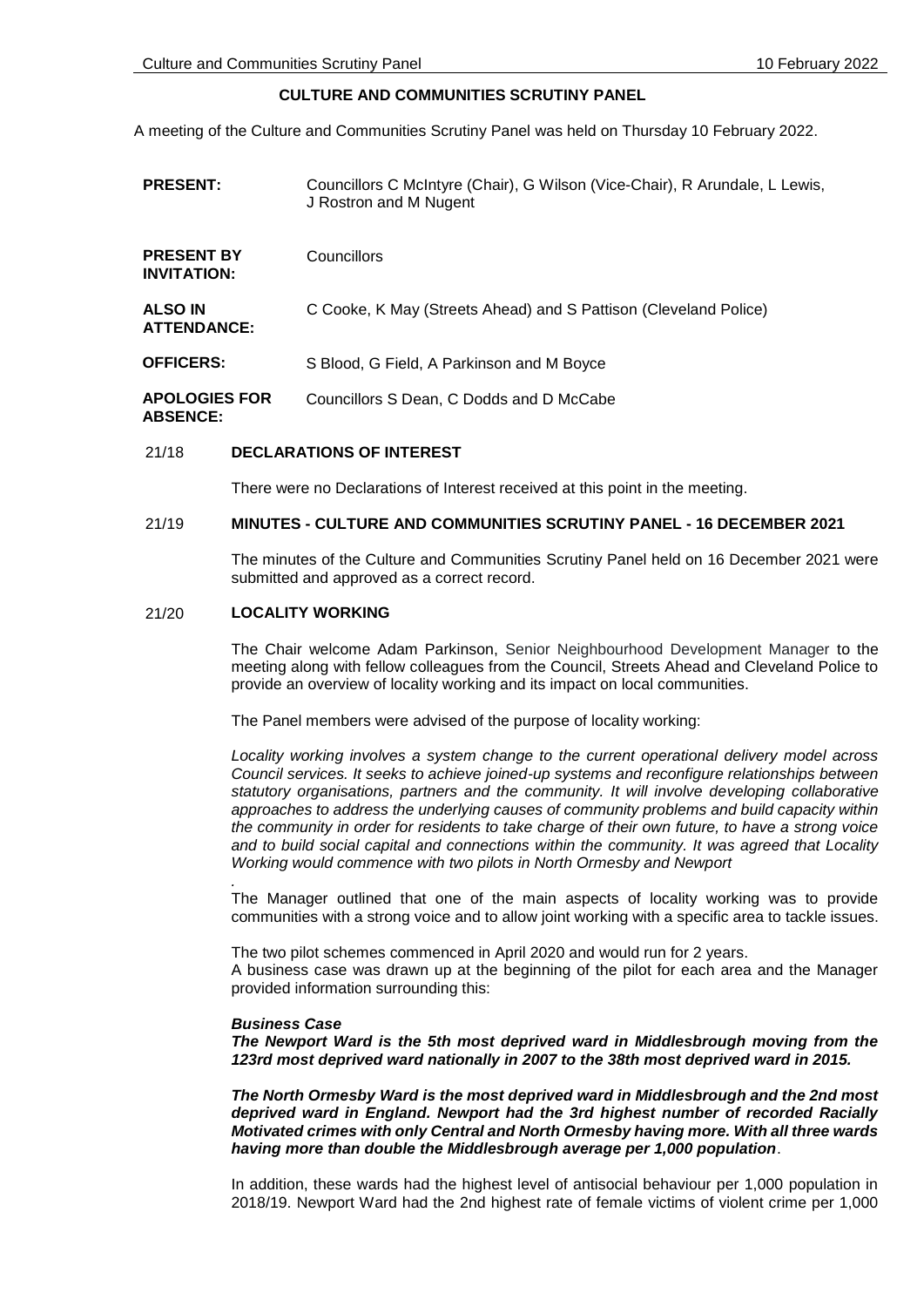### 10 February 2022

population in 2018/19 with only North Ormesby having more. When looking at alcohol related hospital admissions to James Cook University Hospital, Newport Ward had the 3rd highest number of admissions in 2018/19 and in the previous year it was 2nd highest. When looking at alcohol and substance related ambulance pick-up data, Newport Ward had the 3rd highest level of recorded pick-ups with only North Ormesby and Central having higherlevels. When looking at incidents reported to Middlesbrough Council in 2019, Newport Ward had the highest number of low level antisocial behaviour and environmental crimes and 2nd highest level of fly-tipping.

From consultation, and data, a number of high level objectives were put in place for each area:

- Healthier population
- People feel safe
- Increase satisfaction in environmental standards
- Improve perception of community cohesion
- Improve physical appearance of neighbourhood
- Improve customer experience (Council and partners)
- Build Community Capacity
- Improve economic outcomes
- Better outcomes for children

The Panel were made aware that each objective was tracked through 7 overarching action plans in each locality and has an assigned officer. These action plans are reviewed monthly however they do a monthly run through of actions to professionally monitor and work with partners to address issues.

Through developing the model, and as community priorities become apparent, or certain issues have been identified, sub groups and action plans have been developed to respond specifically to the ward level issues.

In terms of benefits and outcomes, the Manager explained some of the following benefits from the pilot:

| <b>Benefit</b>                                        | Description                                                                                                                                                                                                                                                                                                                                                                                                                                                                                 |  |  |
|-------------------------------------------------------|---------------------------------------------------------------------------------------------------------------------------------------------------------------------------------------------------------------------------------------------------------------------------------------------------------------------------------------------------------------------------------------------------------------------------------------------------------------------------------------------|--|--|
| Improved public perception within the 2<br>localities | Improved perception of: Crime, ASB, ability<br>to influence decision making, community<br>cohesion, ability of LA and partners to tackle<br>local issues. The Manager advised that a<br>perceptions survey is sent out every 6<br>months . this looks at perceptions and<br>interests and these are used to track and<br>improve services. The responses are used to<br>direct the action plans.<br>Despite Covid, there has also been social<br>action which has been extremely effective. |  |  |
| Improved outcomes for Children and families           | Reduction in the number of Children looked<br>after.<br>Reduction in the number of children subject<br>exploitation<br>sexual<br>and<br>criminal<br>to<br>exploitation<br>Increased educational attainment                                                                                                                                                                                                                                                                                  |  |  |
| Improved physical environment                         | This was a clear community priority for both<br>areas. Cleaner environmental standards<br>engaging with the community to share<br>responsibility.<br>Reduction in the number of people raising<br>issues that have been reported but not dealt<br>with.                                                                                                                                                                                                                                     |  |  |
| Stronger communities                                  | Communities that engage and take shared<br>ownership of local issues.<br>Increasing<br>community resilience and ensuring they feel<br>listen to and valued, especially with the<br>environmental areas e.g. recent art work<br>installed<br>in Ayresome<br>gardens<br>which                                                                                                                                                                                                                 |  |  |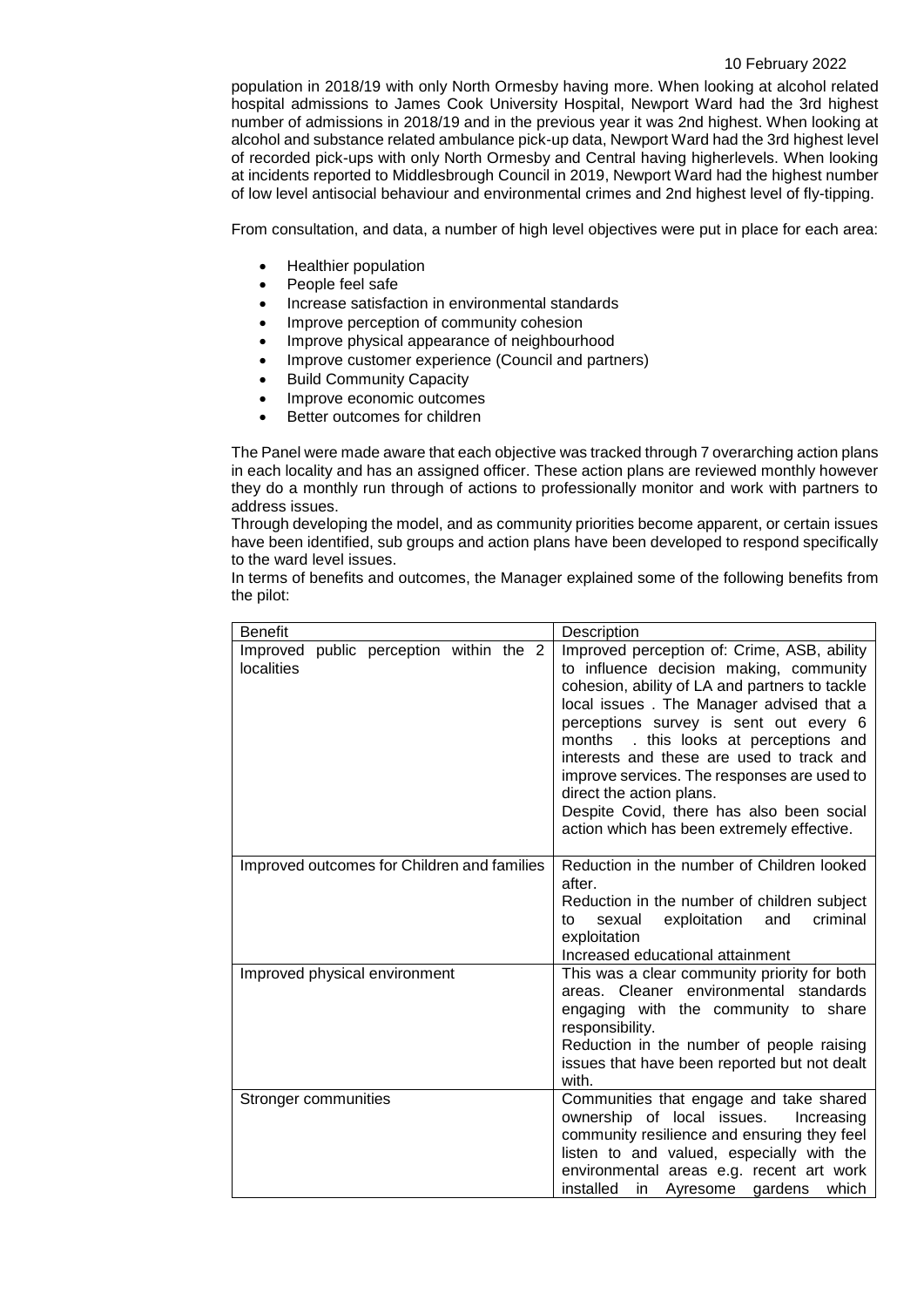10 February 2022

|                                                                                                                                   | involved the local schools and defined the                                                                                                                                                                                                                                                                                                                                            |  |  |  |
|-----------------------------------------------------------------------------------------------------------------------------------|---------------------------------------------------------------------------------------------------------------------------------------------------------------------------------------------------------------------------------------------------------------------------------------------------------------------------------------------------------------------------------------|--|--|--|
|                                                                                                                                   | space for the whole community.                                                                                                                                                                                                                                                                                                                                                        |  |  |  |
| Improve user experience                                                                                                           | A single point of contact within the<br>community for the public and professionals<br>will remove time spent navigating services<br>improving user experience. The ethos of<br>'make every contact count'.                                                                                                                                                                            |  |  |  |
| Right service first time.                                                                                                         | As the pilot areas will provide a single source<br>for coordinating referrals and signposting<br>information                                                                                                                                                                                                                                                                          |  |  |  |
| Having a multifaceted team will encourage<br>the sharing of knowledge and skills and<br>result in an improved customer experience | The pilots will bring together staff from<br>multiple areas across the Council<br>and<br>agencies,<br>partners<br>meaning<br>more<br>knowledge and information will be available<br>to inform decision making on referrals which<br>will lead to efficiency gains.<br>This is not replacing any referral pathways<br>but it means we are able to respond more<br>appropriately.       |  |  |  |
| Utilise all services                                                                                                              | By having access to all services available<br>including voluntary sector, the load will be<br>spread across a wider range of providers<br>easing pressures particularly on social care.                                                                                                                                                                                               |  |  |  |
| Support for integrated working                                                                                                    | The pilot will put into practice the key<br>principles of integrated working including<br>relationship<br>building,<br>improved<br>communications, information sharing, pooled<br>budgets, joint planning and management of<br>resources. These will provide a governance<br>framework and working practices that can be<br>by future integrated<br>re-used<br>working<br>initiatives |  |  |  |

The Manager provided information on the staffing resource within the locality areas, this was allocated at the beginning of the pilot, however since, the partners have widened including housing solutions team, Project adder, Fire and Cleveland Police and a stakeholder group has been developed (including the community , partners and schools) will allows joint working.

Following the initial information regarding the model, the Manager provided information regarding work undertaken in the pilot areas to combat crime and anti-social behavior:

- Allocated resource for both Localities
- Working groups for specific issues and actions.
- Police led action plan around People feeling safe.
- Dedicated action plan for Drugs and drug related issues.
- Weeks of action and ward specific operations (last week of action completed in January in Newport on speeding)
- Joint meetings with dedicated officers to assist with diversion, engagement and assistance (youth provision, drug and alcohol)- moving forward that issues do not occur.
- Community engagement- placing and residents and business owners at the heart of the community.
- Regular drop in events for Police and Council teams to offer assistance and opportunities for face to face reporting.
- Regular community feedback.
- Increase in high level intervention life of model, in Newport, there has been 9 successful house closures. These were all linked in some way to drug dealing and high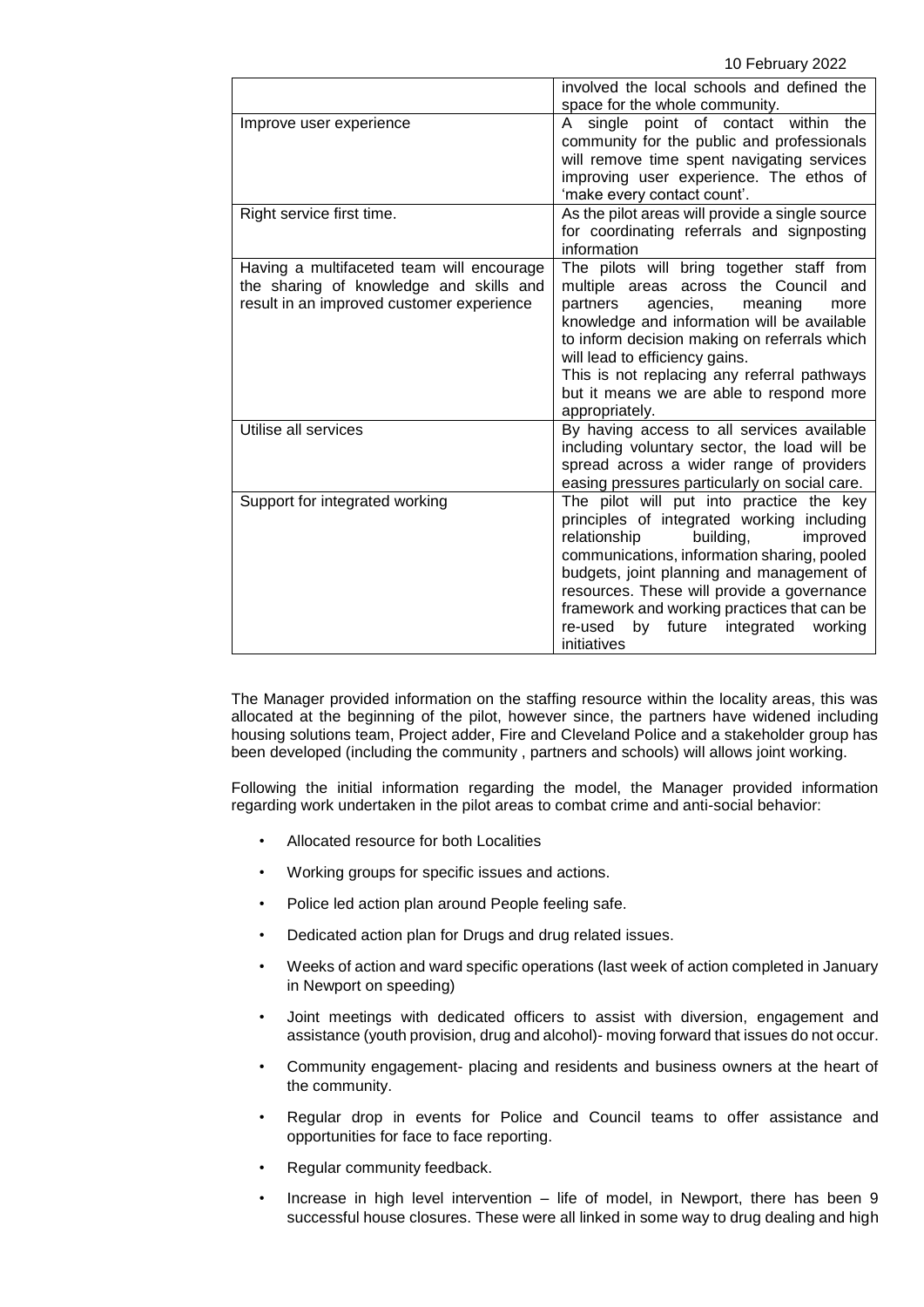level anti-social behaviour. Property close for 3 months and no access is permitted during this time.

• Increased community intelligence and officer knowledge due to wider team and joint working.

In terms of indicators used by the locality model, the latest data was as follows:

| <b>Incidents</b><br>of ASB | Q1 20/21 | Q <sub>2</sub><br>20/21 | Q3<br>20/21 | Q4<br>20/21 | Q1<br>21/22 | Q2 21/22 | Q3<br>21/22 |
|----------------------------|----------|-------------------------|-------------|-------------|-------------|----------|-------------|
| Newport                    | 523      | 349                     | 374         | 244         | 258         | 232      | 172         |
| <b>North</b><br>Ormesby    | 157      | 86                      | 122         | 76          | 98          | 106      | 64          |

| <b>Incidents</b><br>of Police<br>reported<br>crime | Q1 20/21 | Q2 20/21 | Q3<br>20/21 | Q4<br>20/21 | Q1<br>21/22 | Q2<br>21/22 | Q3<br>21/22 |
|----------------------------------------------------|----------|----------|-------------|-------------|-------------|-------------|-------------|
| Newport                                            | 151      | 185      | 177         | 144         | 219         | 196         | 165         |
| North<br>Ormesby                                   | 46       | 68       | 60          | 51          | 67          | 65          | 67          |

| <b>Incidents</b><br>of Public<br>reported<br>crime | Q1 20/21 | Q2 20/21 | Q3 20/21 | Q4 20/21 | Q1 21/22 | Q <sub>2</sub><br>21/22 | Q3 21/22 |
|----------------------------------------------------|----------|----------|----------|----------|----------|-------------------------|----------|
| <b>Newport</b>                                     | 595      | 694      | 672      | 588      | 685      | 672                     | 632      |
| <b>North</b>                                       | 192      | 214      | 215      | 232      | 244      | 297                     | 247      |
| Ormesby                                            |          |          |          |          |          |                         |          |

The model has also increased information sharing and helped to centre the approach to dealing with high levels of anti-social behaviour, which has resulted in an increase in high level interventions with 9 House Closures, 3 Civil Injunctions and 9 injunction breaches taking place within Newport.

There has also been a noticeable decline in incidents of anti-social behaviour.

The incidents reported to the Police and incidents of public reported crime were comparable to 2019/20 data and what can be seen is a spike in the data in Q2 20/21 when covid restrictions were eased.

In terms of perception data, key questions are asked every 6 months and from there actions are put in place to ensure they are responded to.

Feeling that Crime and ASB is improving in Newport

*\* % of individuals indicating measure is a very or fairly big problem, desired outcome percentage decrease.*

April 2020 - 80.65%

*.*

# October 2021- 44.29%

Improvement in perception of gang nuisance Newport *\* % of individuals indicating measure is a very or fairly big problem, desired outcome percentage decrease*

April 2020- 64.51% October 2021- 36.91%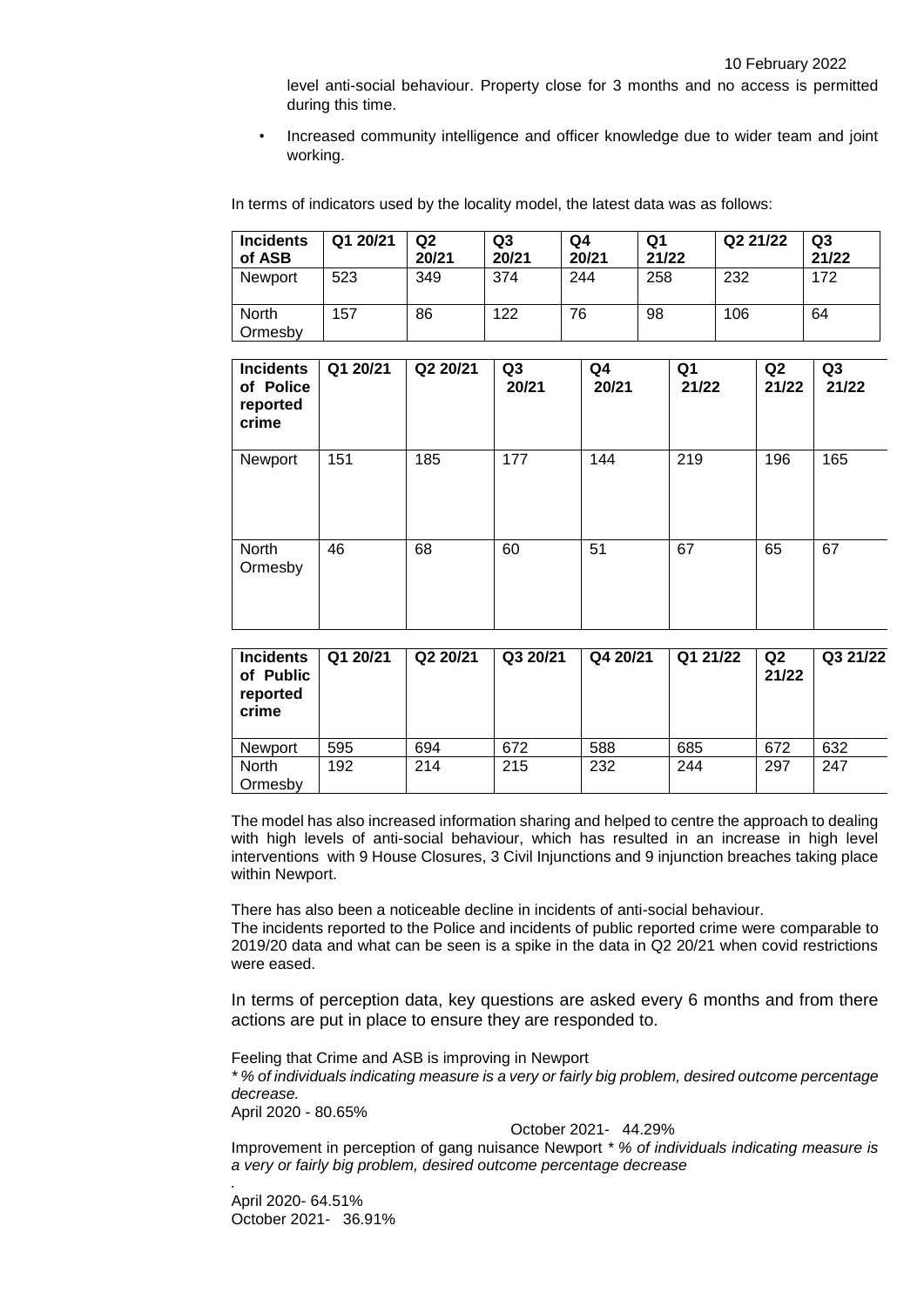Feeling that Crime and ASB is improving North Ormesby April 2020- 86.95 October 2021- 74.12% Improvement in perception of gang nuisance North Ormesby April 2020- 71.74% October 2021- 77.14%

Whilst the figures were promising, the officer advised there was always room for improvement. Perception survey in both localities were completed in September 2020 a further survey linked to indicators was completed in March 2021 and again in October 2021. The survey was open to everyone who lives in in the pilot areas and covid significantly affected the way the survey way carried out. At the last survey, there were around 200 respondent's (approx. 2% of the ward) , and therefore whilst its pleasing , there was further work to be done to capture perceptions. The Manager advised that in the next round of surveys, they would be taken to community events to try and capture more views.

- Perceptions of feeling safe during the day in **Newport** have risen from 31.18% of respondents feeling very safe or fairly safe in September 2020 to 35.49% in March 2021 to 68.65% in October 2021.
- Perceptions of feeling safe during the day in **North Ormesby** have risen from 32.61% of respondents feeling very safe or fairly safe in September 2020 to 51.51% in March 2021 to 77.14% in October 2021.
- Perceptions of feeling safe after dark in **Newport** have risen from 9.68% of respondents feeling very or fairly safe on an evening in September 2020 to 12.90% in March 2021 to 48.98%.
- Perceptions of feeling safe after dark within **North Ormesby** have risen from 13.04% of respondents feeling very or fairly safe on an evening in September 2020 to 21.21% in March 2021 to 31.42%.

 $\bullet$ The Manager further outlined that they had been successful in funding from safer streets , which was used to increase CCTV in the ward, which has added to further levels of safety amongst residents. Further funding through VWAG (Safer Streets 3) has also been secured and this along with Street Warden visibility adds to increasing perceptions, along with other resources within the area.

The Panel acknowledged the success of the two pilots, but queried whether locality working would be rolled out into other areas of the town. In response, the Director of Environment and community services advised that once the two year pilot has completed, an evaluation would be carried out and from there, other areas would be explored for locality working to go forward. This would explore timescales for rolling out in further areas, however locality working would not be stopping in Newport nor North Ormesby.

At present, in areas where there are high levels of anti-social behavior, the council and partners are working with residents to put in place other preventative measures.

Additional officers in attendance provided their account of the success of the scheme:

# **Councillor Cooke- Ward councilor**

"locality working is the best thing that was introduced. People faith has increased and have started to report things, however no one believed in the council to report these (which is why the reporting has gone up), however now issues get resolved and we have an all whole system approach e.g if an alley is trashed, we look at why ,and how this can be prevented from happening again- this is a success".

"locality working was needed in Newport and from the perceptions surveys, it shows that the model works".

#### **Kim May- streets ahead**

" Streets ahead has been here since 2006, we are a community and charity organisation and we provide a one stop shop and we were at one point the only one. The difference that locality working has made to the area has been amazing. You used to have to go round the houses to find an officer to report a problem, but we now go to Adam and his team and we know that things